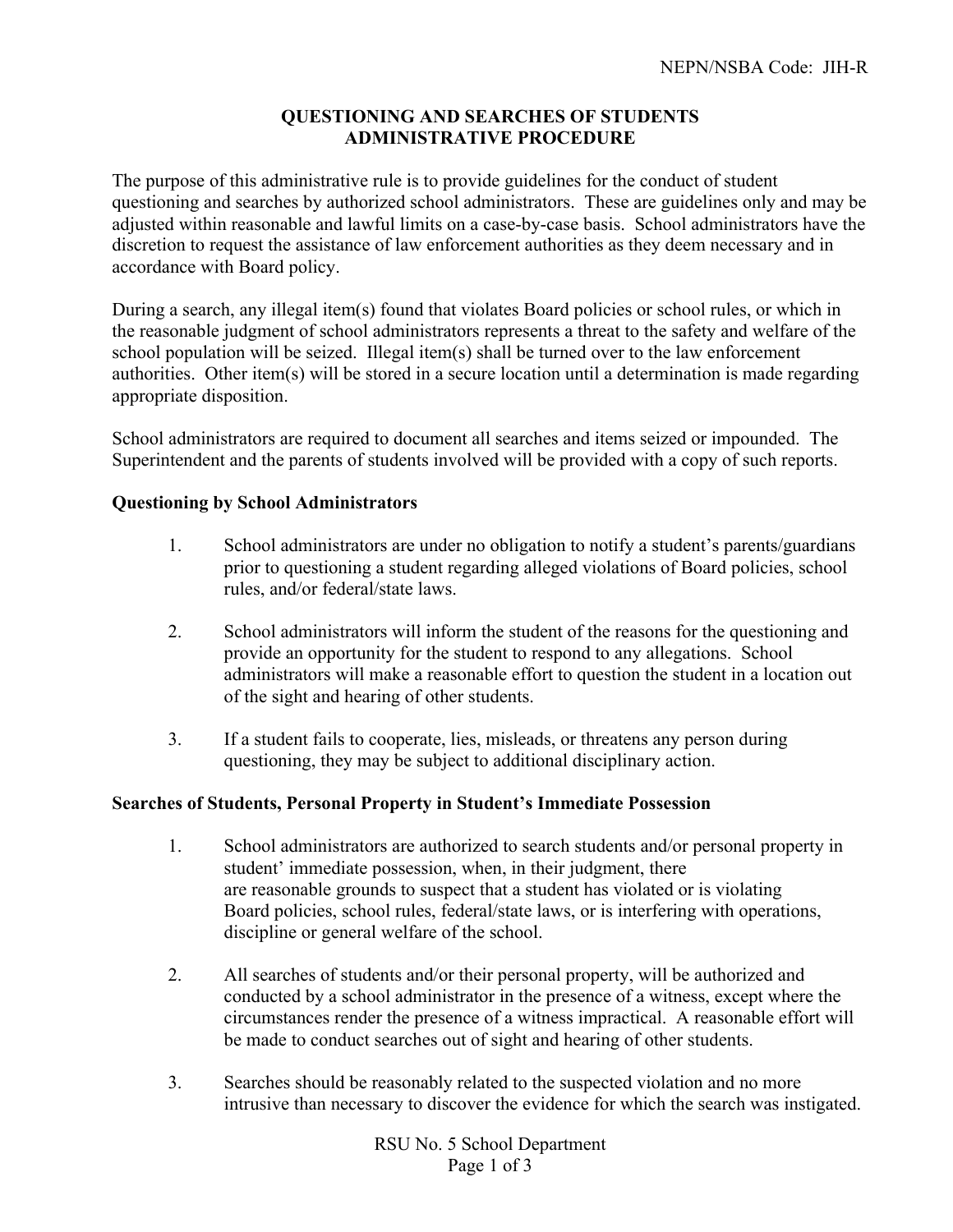Searches may include pat downs and searches of the student's outer clothes (e.g., pockets, jacket, shoes, hat) and personal belongings (e.g., purse, backpack, gym bag, lunch bag). The student may be given the opportunity to open any closed items and items that are not easily accessible to visual search. If the student refuses, the administrator will open and search the items. If the search produces a reasonable suspicion of the presence of evidence, a broader search may be justified. If a strip search appears to be necessary law enforcement authorities will be contacted.

4. Searches which disclose evidence that a student has violated Board policies or school rules will be addressed through school disciplinary procedures. Evidence of violation of federal/state laws may result in school disciplinary action and/or be forwarded to law enforcement authorities for possible investigation/prosecution.

### **Searches of Lockers, Desks, and Other School Storage Facilities**

- 1. School administrators will consult with the Superintendent prior to conducting random searches. Students have no expectation of privacy in school storage facilities or for any items placed in such storage facilities. School administrators have the authority to inspect and search storage facilities and their contents on a random basis, with or without reasonable suspicion, and without notice or consent.
- 2. Searches of individual student lockers, desks, or other storage facilities and their contents based upon reasonable suspicion will be conducted in the presence of the student and a witness, if practical under the circumstances of the search. A reasonable effort will be made to conduct searches out of the sight and hearing of other students. The student may be given the opportunity to open any closed items or items that are not easily accessible to visual search. If the student refuses, the administrator will open and search the items.
- 3. Any searches that disclose evidence that a student has violated Board policies or school rules will be addressed through school disciplinary procedures. Evidence of violation of federal/state laws may result in school disciplinary action and/or be forwarded to law enforcement authorities for possible investigation/prosecution.

# **Patrolling of Parking Lots and Searching Vehicles**

- 1. Students may drive vehicles to school and park in designated areas in accordance with school rules. School administrators retain the authority to patrol parking lots.
- 2. If school administrators have a reasonable suspicion that a vehicle which a student has parked at school contains evidence that the student has or is violating Board policies or school rules, or federal/state laws, and/or there is a substantial threat to the welfare and safety of the schools, a school administrator will search the vehicle in the presence of a witness, except where the circumstances make the presence of a witness impractical.
- 3. If practical, the student should be present during the search. A reasonable effort will be made to conduct searches out of the sight and hearing of other students. The

RSU No. 5 School Department Page 2 of 3